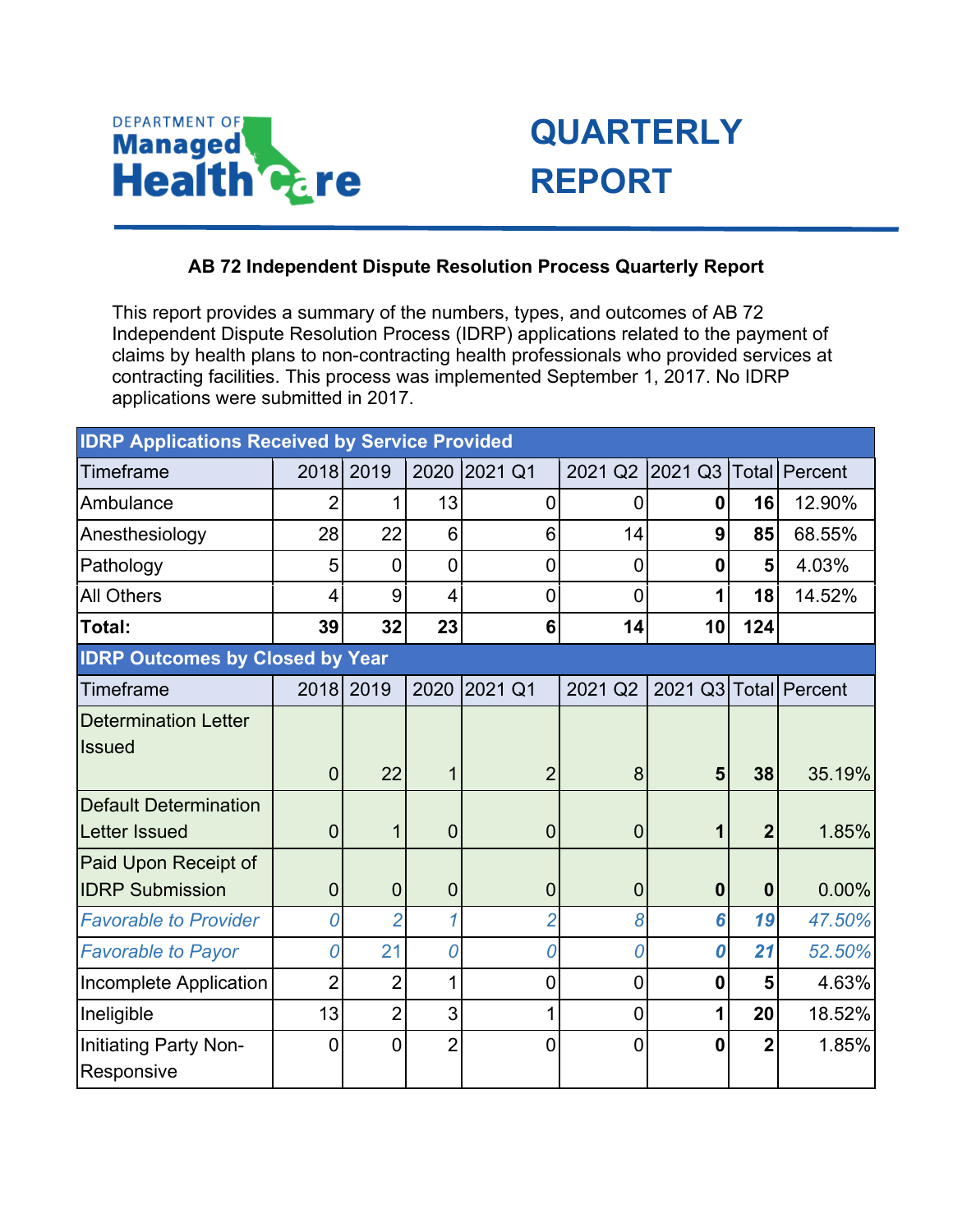|                                                                                        |  |    |                 |  |   | 2   | 1.85%  |  |  |  |  |  |
|----------------------------------------------------------------------------------------|--|----|-----------------|--|---|-----|--------|--|--|--|--|--|
|                                                                                        |  |    |                 |  | 6 | 17  | 15.74% |  |  |  |  |  |
|                                                                                        |  |    |                 |  |   | 20  | 18.52% |  |  |  |  |  |
|                                                                                        |  |    |                 |  |   | 2   | 1.85%  |  |  |  |  |  |
| 37                                                                                     |  | 12 |                 |  |   | 108 |        |  |  |  |  |  |
| Outcomes highlighted in green represent the close reasons for claims where a favorable |  |    |                 |  |   |     |        |  |  |  |  |  |
| outcome could be granted to the provider.                                              |  |    |                 |  |   |     |        |  |  |  |  |  |
|                                                                                        |  |    | 33 <sub>1</sub> |  |   |     | 15     |  |  |  |  |  |

Footnote: IDRP's may be resolved outside of the year received.

## **IDRP Outcomes Legend**

**Determination Letter**: A determination letter is issued when an IDRP completes the process, and the Review Organization issues a determination.

**Default Determination Letter Issued**: A Default Determination is issued when the Payor fails to pay its share of the IDRP filing fee.

**Duplicate**: An IDRP is closed as a Duplicate when the provider resubmits the same claim that is currently in review or previously received a determination by the Review Organization.

**Favorable to Payor**: The Review Organization determined that **no** additional payment should be made to the provider.

**Favorable to Provider**: The Review Organization determined that additional payment should be made to the provider.

**Incomplete Application**: An IDRP is closed as an Incomplete Application when the Provider fails to submit all necessary documents. These applications are not sent to the Review Organization.

**Ineligible**: Any IDRP application that is deemed ineligible by the Department and is closed without being sent to the Review Organization.

**Initiating Party Non-Responsive:** The provider failed to respond to the DMHC's Department's request(s) for additional information or documentation, so the application was closed without sending it to the Review Organization**.**

**No Payment Received:** Payment for the IDRP application was not received from the Provider so the Review Organization did not complete a review.